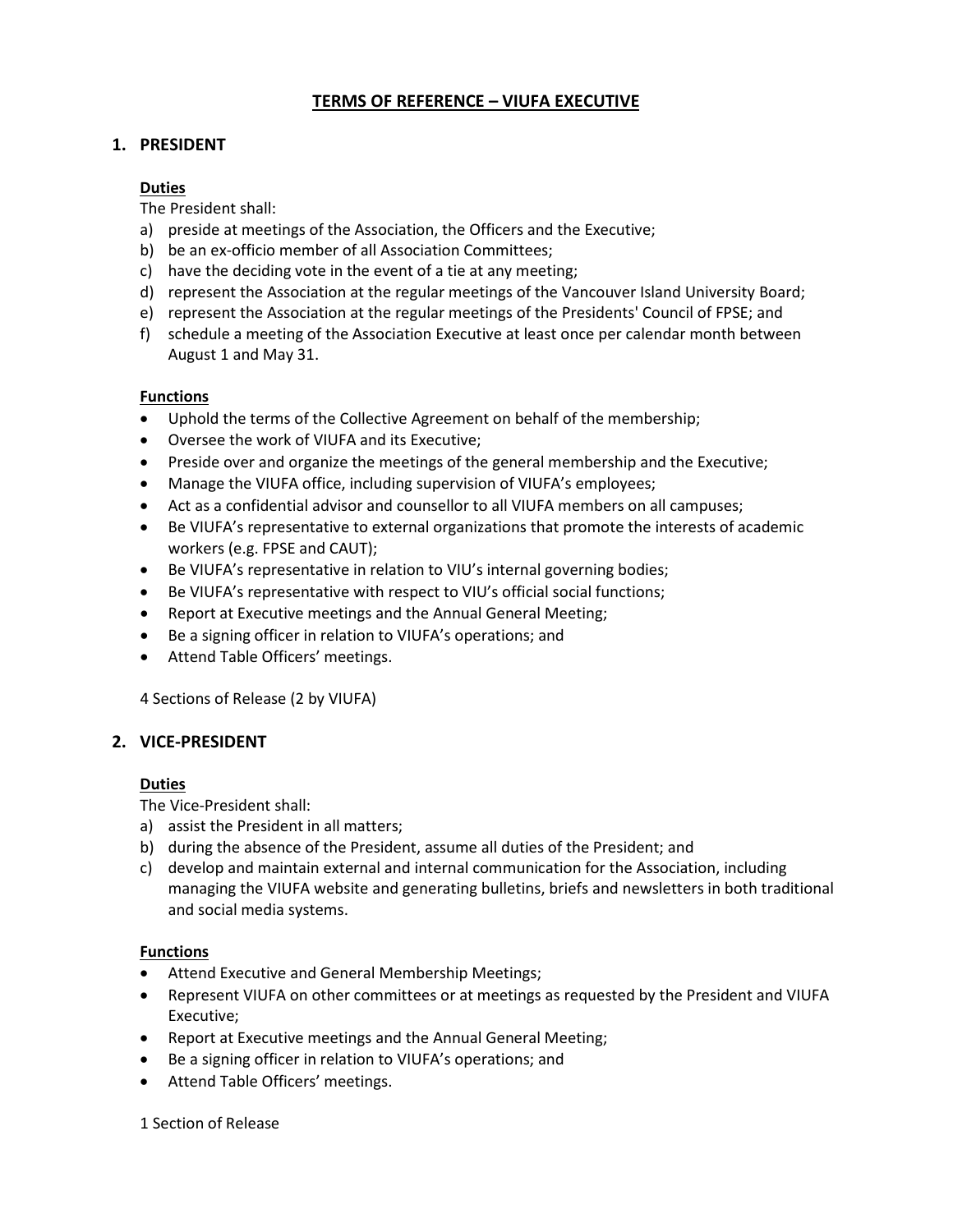# **3. SECRETARY-TREASURER**

### **Duties**

The Secretary-Treasurer shall:

- a) ensure minutes are kept of the proceedings of both General and Special Meetings of the Association and the Executive;
- b) ensure that notices and agendas of meetings of the Association are sent out;
- c) answer all correspondence as directed by the President or Executive;
- d) ensure that a Register of members is kept;
- e) ensure that all money paid to the Association is received and deposited in such bank or banks as the Executive shall direct;
- f) ensure that all bills authorized by the Executive are paid;
- g) give his or her financial report to the Annual Meeting;
- h) ensure that all financial records and books of the Association are kept; and
- i) ensure that all other Association records and books are kept.

### **Functions**

- Act as the Chief Financial Officer for VIUFA;
- Manage VIUFA investments at the direction of the Executive;
- Oversee the creation of and reports on, the financial statements for Executive and membership meetings;
- Prepare an annual draft budget and present it to the membership at a winter general meeting;
- Ensure the integrity, security and availability of all association records (written and electronic);
- Attend Executive and General Membership Meetings;
- Represent VIUFA on other committees or at meetings as requested by the President and VIUFA Executive;
- Report at Executive meetings and the Annual General Meeting;
- Be a signing officer in relation to VIUFA's operations; and
- Attend Table Officers' meetings.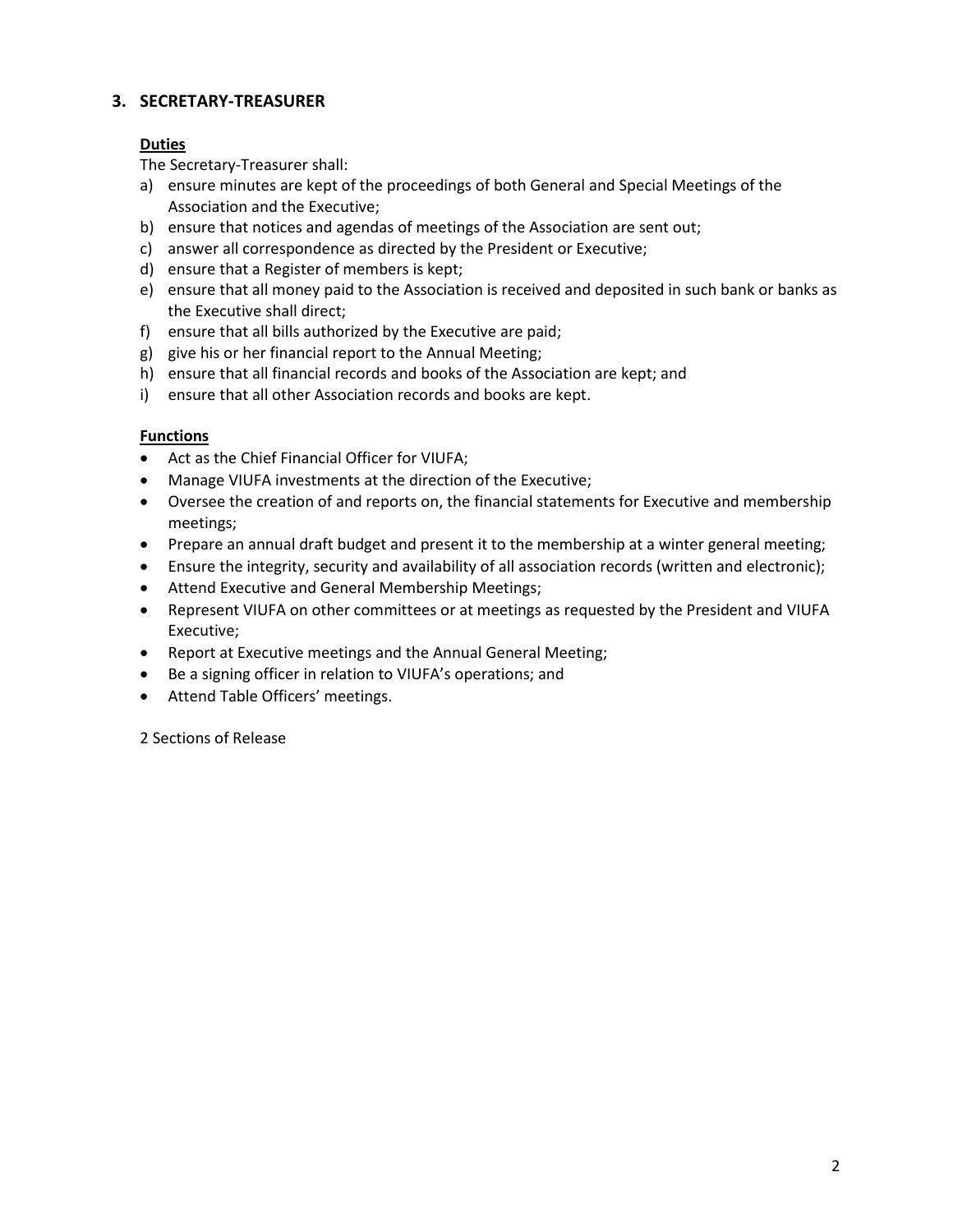# **4. A) CHAIR – CONTRACT NEGOTIATING COMMITTEE**

# **Duties**

The Chair of the Contract Negotiating Committee shall:

- a) chair meetings of the Contract Negotiating Committee;
- b) attend meetings of the appropriate FPSE Committee;
- c) represent the VIUFA in other venues as directed by the VIUFA Membership;
- d) chair the Bargaining Committee if one has been appointed by the Executive; and
- e) report on the activities of the committee(s) to the Executive and to general meetings as required.

### **Functions**

- Report back to the VIUFA Executive and members (as required) about the activities and decisions of the FPSE Bargaining Coordination Committee;
- Represent the VIUFA in other venues and VIU committees as directed by the VIUFA Executive;
- Attend and report at Labour/Management meetings;
- Work with the VIUFA Labour Relations Advisor and Chief Personnel Steward on issues and cases related to Contract interpretation and enforcement;
- Draft Contract language, Letters of Understanding, Letters of Agreement, Practice Letters and hiring protocol;
- Educate VIUFA members about the Collective Agreement, particularly with reference to hiring practices;
- Attend Executive and General Membership Meetings;
- Represent VIUFA on other committees or at meetings as requested by the President and VIUFA Executive;
- Report at Executive meetings and the Annual General Meeting;
- Be a signing officer in relation to VIUFA's operations; and
- Attend Table Officers' meetings.

2 Sections of Release (4 sections in a bargaining year)

### **4. B) ASSOCIATE BARGAINER** (when necessary and approved by members)

The Associate Bargainer position is not a permanent position. It will normally be held during a year of formal collective bargaining and for one year only. The position will ordinarily be held by a VIUFA member interested in learning about the duties and responsibilities of the Chair of Contract Negotiations, and who is considering chairing the Bargaining Committee in future rounds of collective bargaining. The decision as to whether an Associate Bargainer position will be offered will be made by the VIUFA Executive.

### **Functions**

- Voting member of the VIUFA Executive;
- Sit on the Contract Negotiating Committee;
- Sit on the Bargaining Committee;
- Assist the Chair of Contract Negotiations where appropriate;
- Attend meetings and sit on committees as directed by the Chair of Contract Negotiations; and
- Become familiar with the Collective Agreement provisions.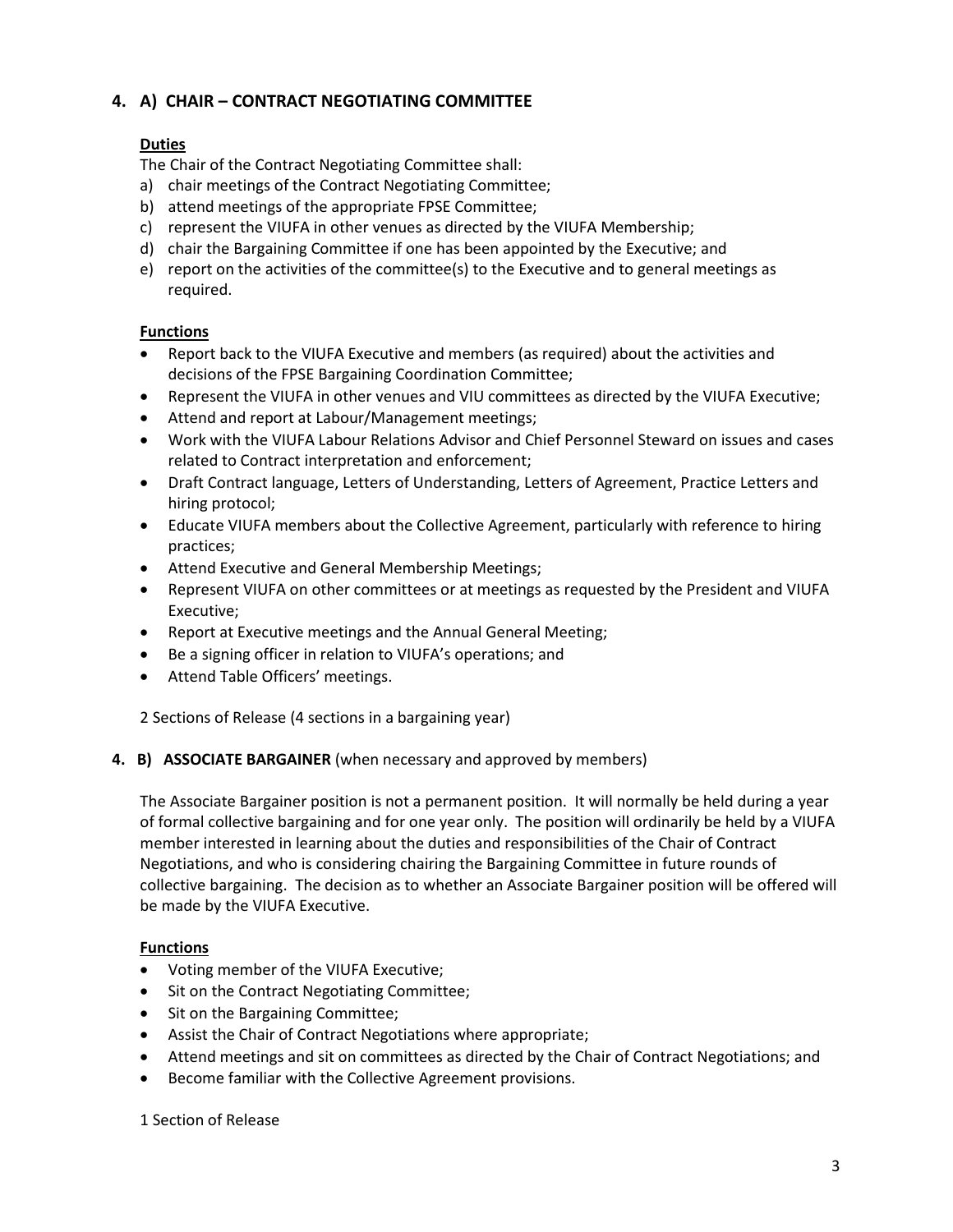# **5. CHIEF PERSONNEL STEWARD**

### **Duties**

The Chief Personnel Steward shall:

- a) chair the Committee of Personnel Stewards;
- b) ensure all issues related to contract interpretation are dealt with in a timely manner;
- c) attend meetings of the appropriate FPSE Committee; and
- d) report on the activities of the committee to the Executive and to general meetings as required.

### **Functions**

- Work closely with the Labour Relations Advisor to receive inquiries and concerns from members, investigate and, if warranted, take those concerns through the informal and formal grievance processes as specified in the Collective Agreement;
- Interpret and enforce the Collective Agreement, Letters of Agreement and Letters of Understanding;
- Provide advice to members regarding their rights under the Collective Agreement;
- Supervise and provide training for Faculty/Area Stewards;
- Work closely with members of the Executive Committee and consult as required;
- Attend meetings with members at either the request of the member or the employer regarding discipline and/or other issues that involve their work or contractual obligations;
- Be available for consultation with Senior Administrators, Faculty Deans, Department Chairs and Human Resources Advisors on matters related to the Collective Agreement;
- Approve routine and non-routine variations to the Collective Agreement;
- Sign off on Letters of Agreement and Letters of Understanding;
- Identify emerging labour relations issues that need to be addressed;
- Identify Articles of the Collective Agreement that require work at the bargaining table;
- Consult FPSE staff representative on arbitrations and as required;
- Attend and report at Labour/Management meetings;
- Attend the FPSE Contract Administration Review Committee meetings and the FPSE Annual General Meeting;
- Attend Executive and General Membership Meetings;
- Represent VIUFA on other committees or at meetings as requested by the President and VIUFA Executive;
- Report at Executive meetings and the Annual General Meeting;
- Be a signing officer in relation to VIUFA's operations; and
- Attend Table Officers' meetings.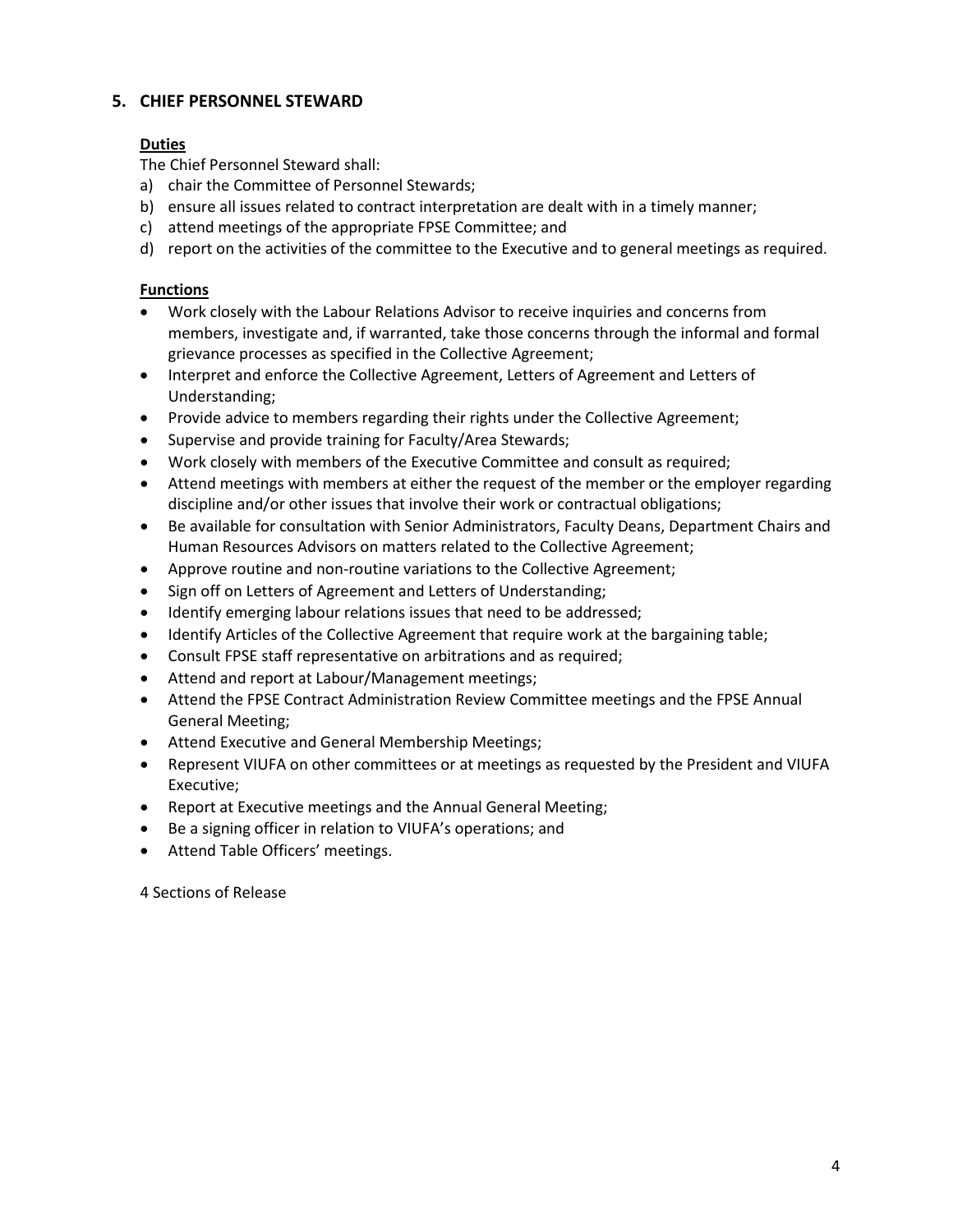# **6. CHAIR – PROFESSIONAL & SCHOLARLY DEVELOPMENT COMMITTEE**

### **Duties**

- a) chair meetings of their committee;
- b) attend meetings of their FPSE committee; and
- c) report on the activities of their committee to the Executive and to general meetings as required.

### **Functions**

- Endeavour to form a committee with a minimum of 3 VIUFA members (including the Chair), and meet at least twice annually;
- Accept and organize grant submissions, and later inform recipients of approval or decline;
- Chair a committee meeting twice a year for grant submissions and approval;
- Attend FPSE's Professional & Scholarly Development Standing Committee Fall meeting;
- Attend FPSE's Annual Spring Conference (and possibly sit on subcommittee for current issues being examined and reviewed);
- Monitor budget for grants throughout the year;
- Attend Executive and General Membership Meetings;
- Represent VIUFA on other committees or at meetings as requested by the President and VIUFA Executive; and
- Report at Executive meetings and the Annual General Meeting.

0 Sections of Release

### **7. CHAIR – HUMAN RIGHTS & INTERNATIONAL SOLIDARITY COMMITTEE**

### **Duties**

- a) chair meetings of their committee;
- b) attend meetings of their FPSE committee; and
- c) report on the activities of their committee to the Executive and to general meetings as required.

### **Functions**

- Endeavour to form a committee with a minimum of 3 VIUFA members (including the Chair), and meet at least twice annually;
- Promote the BC *Human Rights Codes* and the Federal *Human Rights Act*;
- Monitor the Vancouver Island University Human Rights & Harassment Policies and Procedures;
- Identify and publicize local and international human rights and solidarity issues, including those related to environmental justice;
- Engage with VIU and regional campus communities in initiatives and events that promote diversity, protect equality, prevent discrimination, and educate on topics of social/global justice and peace;
- Liaise with campus groups and community organizations to support issues of mutual interest, and cooperate in the preservation and enhancement of fundamental human rights on our campus, in our communities and internationally;
- Attend Executive and General Membership Meetings;
- Represent VIUFA on other committees or at meetings as requested by the President and VIUFA Executive; and
- Report at Executive meetings and the Annual General Meeting.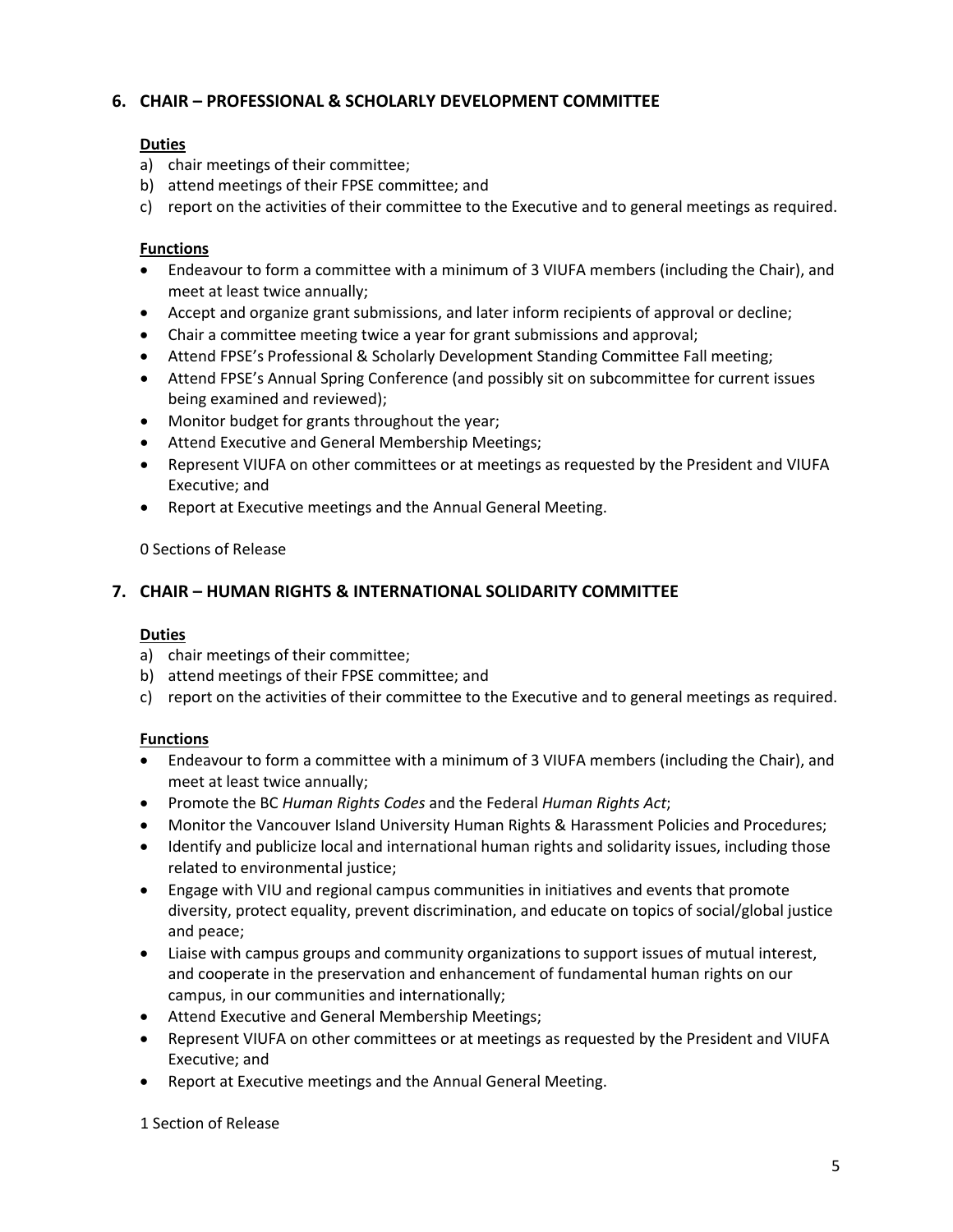# **8. CHAIR – STATUS OF WOMEN COMMITTEE**

# **Duties**

- a) chair meetings of their committee;
- b) attend meetings of their FPSE committee; and
- c) report on the activities of their committee to the Executive and to general meetings as required.

# **Functions**

- Endeavour to form a committee with a minimum of 3 VIUFA members (including the Chair), and meet at least twice annually;
- Work cooperatively, as appropriate and feasible, with university and student bodies and local organizations involved in activities that aim to raise awareness of women's issues and improve the quality of life of all women;
- Organize and support events and activities that raise awareness of and address women's issues (examples: Sisters in Spirit, December 6<sup>th</sup> vigil, International Women's Day, etc.);
- Remain cognizant of government policies and VIU and VIUFA policies that affect women;
- Work cooperatively with other FPSE Status of Women Committees;
- Communicate information about campus or community events that deal with women's issues;
- Attend appropriate university and community meetings, for example Nanaimo Women's Action Committee, VIU's Sexual Conduct Education and Response Steering Committee.
- Attend Executive and General Membership Meetings;
- Represent VIUFA on other committees or at meetings as requested by the President and VIUFA Executive; and
- Report at Executive meetings and the Annual General Meeting.

## 1 Section of Release

# **9. CHAIR – UNIVERSITY BUDGET ANALYSIS COMMITTEE**

### **Duties**

- a) chair meetings of their committee; and
- b) report on the activities of their committee to the Executive and to general meetings as required.

### **Functions**

- Endeavour to form a committee with a minimum of 3 VIUFA members (including the Chair), and meet at least twice annually;
- With the Committee, collect information on the operations and activities of Vancouver Island University pertinent to its ability to meet its financial responsibilities;
- In the event of proposed lay-offs of VIUFA members, prepare material for the activities outlined in the Collective Agreement Articles 6.6.5.8, etc., including making recommendations to the Executive regarding actions the University may take, alternative to lay-offs, to remediate the budgetary shortfall;
- Attend Executive and General Membership Meetings;
- Represent VIUFA on other committees or at meetings as requested by the President and VIUFA Executive; and
- Report at Executive meetings and the Annual General Meeting.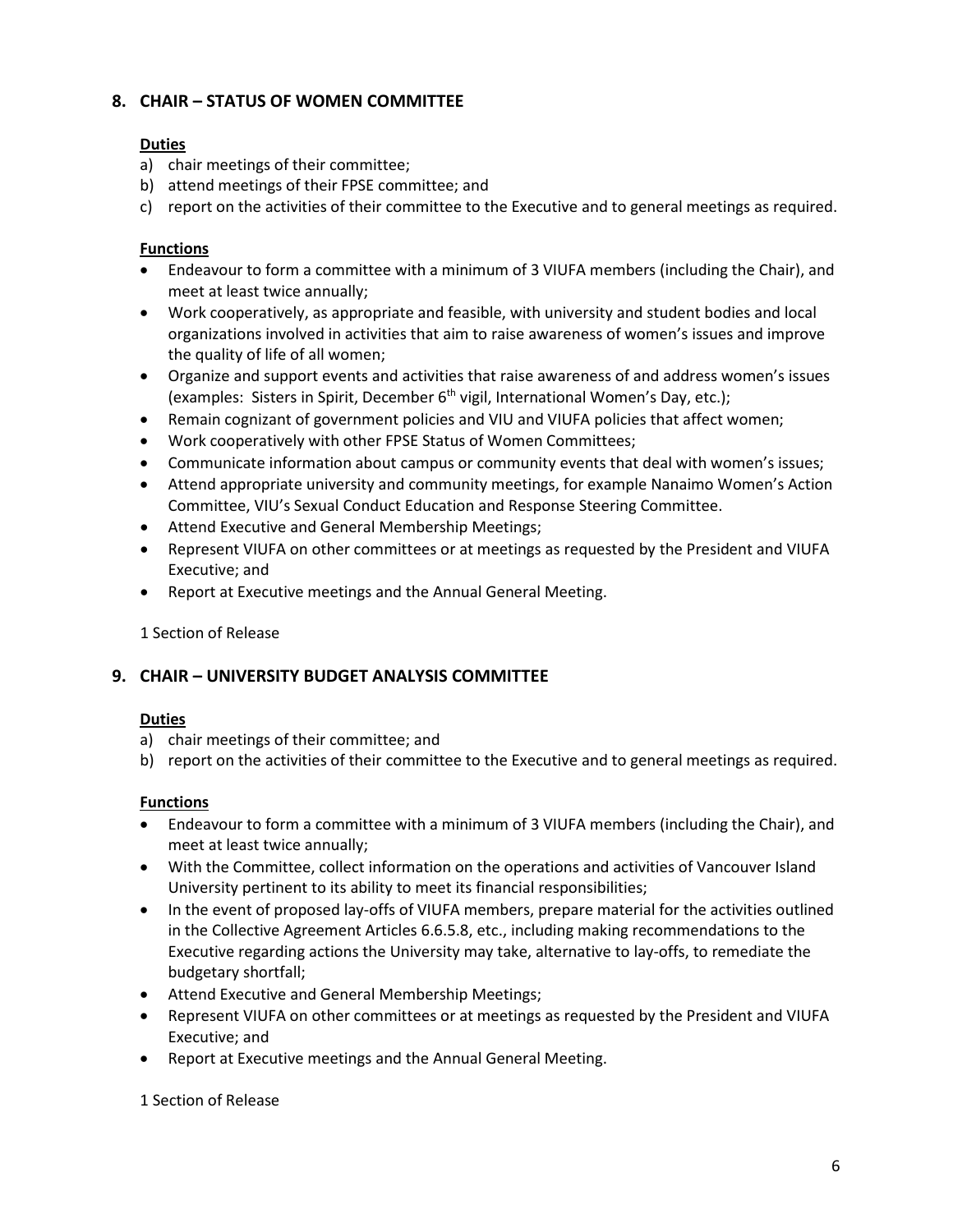# **10. CHAIR – DECOLONIZATION, RECONCILIATION & INDIGENIZATION COMMITTEE**

### **Duties**

- a) chair meetings of their committee;
- b) attend meetings of their FPSE committee; and
- c) report on the activities of their committee to the Executive and to general meetings as required.

### **Functions**

- Endeavour to form a committee with a minimum of 3 VIUFA members (including the Chair), and meet at least twice annually;
- Represent VIUFA at meetings of the FPSE Decolonization, Reconciliation and Indigenization Committee, and report back to the VIUFA Executive and to VIUFA General Meetings (as required) about the activities and decisions of the FSPE Committee;
- Work cooperatively with other FPSE Decolonization, Reconciliation and Indigenization Committee representatives; and
- Attend Executive and General Membership Meetings;
- Represent VIUFA on other committees or at meetings as requested by the President and VIUFA Executive; and
- Report at Executive meetings and the Annual General Meeting.

1 Section of Release

### **11. MEMBER-AT-LARGE**

### **Duties**

a) Member-at-Large shall perform duties as assigned by the Executive.

### **Functions**

- The Member-at-Large is an independent, elected member of the VIUFA Executive;
- Take direction from and make recommendations to the VIUFA Executive;
- Represent the membership of VIUFA in general in the deliberations and discussions of the Executive; and
- Assist the Officers of the VIUFA Executive and Committee Chairs in the conduct of their duties when needed;
- Attend Executive and General Membership Meetings;
- Represent VIUFA on other committees or at meetings as requested by the President and VIUFA Executive; and
- Report at Executive meetings and the Annual General Meeting.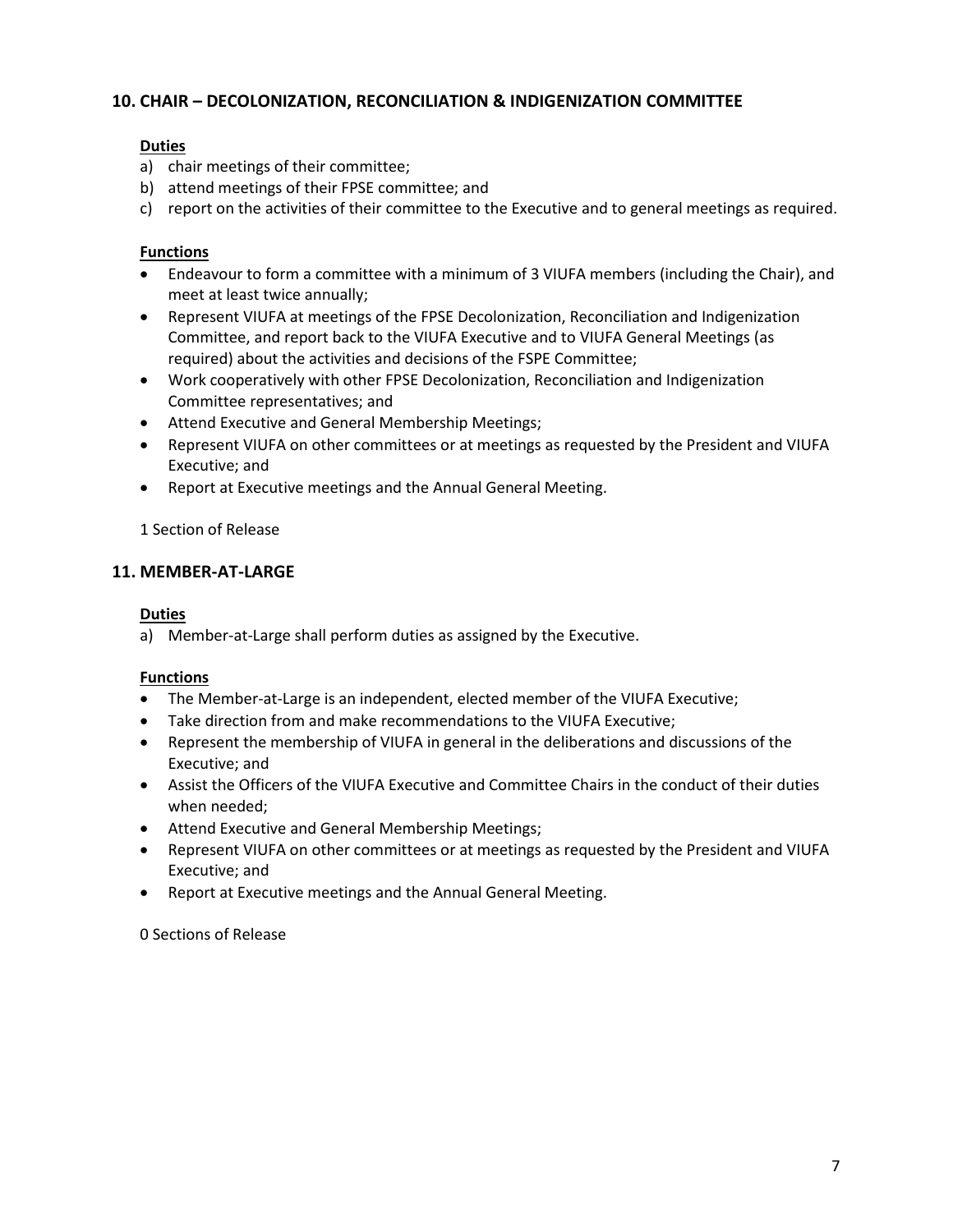# **12. PENSION ADVISORY COMMITTEE REPRESENTATIVE**

### **Duties**

- a) representing the Association at meetings of their FPSE Committee; and
- b) reporting back to the Association Executive about the activities and decisions of their FPSE Committee.

### **Functions**

- On a regular basis, inform the VIUFA Executive and members about the overall health of the College Pension Plan;
- Inform the VIUFA Executive and members about changes to pension benefits;
- Support FPSE's efforts to improve pension benefits;
- Review and monitor the current investment policies of the College Pension Plan, especially with regard to Socially Responsible Investing (SRI) standards and strategies;
- Respond to VIUFA members' questions about the College Pension Plan and about members' Benefit Statements;
- Communicate VIUFA members' concerns to the Pension Advisory Committee about the College Pension Plan;
- Regularly attend pension-related educational events (e.g. the annual SHARE conference);
- Participate in the promotion of defined benefit plans as a way to ensure that all people can retire with a secure and decent retirement income;
- Attend Executive and General Membership Meetings;
- Represent VIUFA on other committees or at meetings as requested by the President and VIUFA Executive; and
- Report at Executive meetings and the Annual General Meeting.
- 0 Sections of Release

### **13. WORKPLACE HEALTH, SAFETY & ENVIRONMENT REPRESENTATIVE**

### **Duties**

- a) representing the Association at meetings of their FPSE Committee; and
- b) reporting back to the Association Executive about the activities and decisions of their FPSE Committee.

### **Functions**

- Respond to and assist VIUFA members in complaints and incidents relating to Workplace Health, Safety and Environment conditions at VIU;
- Represent VIUFA Local 8 on the FPSE Workplace Health, Safety & Environment Committee (two meetings per year);
- If available, participate in VIU and VIUFA supported committees, training and workshops;
- Act as a member of the VIU Joint Occupational Health & Safety Committee;
- Attend Executive and General Membership Meetings;
- Represent VIUFA on other committees or at meetings as requested by the President and VIUFA Executive;
- Serve a two year (renewable) term; and
- Report at Executive meetings and the Annual General Meeting.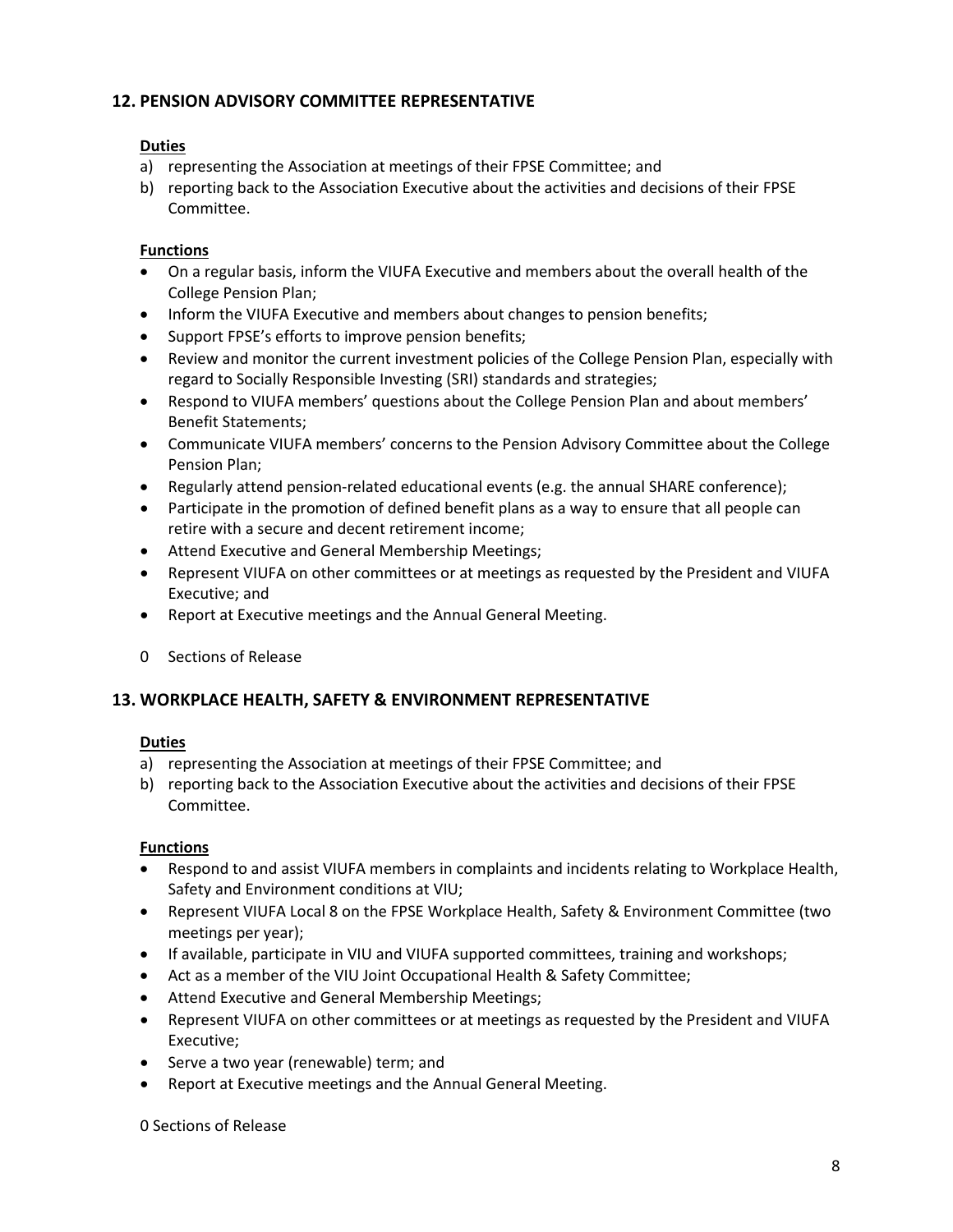# **14. EDUCATION POLICY COMMITTEE REPRESENTATIVE**

### **Duties**

- a) representing the Association at meetings of their FPSE Committee; and
- b) reporting back to the Association Executive about the activities and decisions of their FPSE Committee.

### **Functions**

- Monitor institutional and government policy and recent trends in advanced education, developing recommendations for advocacy in areas that affect their ability to provide the highest-quality education to students, such as Adult Basic Education and English Language programs;
- Assess opportunities for the Education Policy Committee to help guide VIUFA's work on behalf of all members, from new technologies in distance learning to the challenges of indigenization in education;
- Receive regular training and presentations on current issues and events (e.g. FPSE's annual general meeting and Spring conference);
- Attend Executive and General Membership Meetings;
- Represent VIUFA on other committees or at meetings as requested by the President and VIUFA Executive; and
- Report at Executive meetings and the Annual General Meeting.

0 Sections of Release

### **15. DISABILITY MANAGEMENT & REHABILITATION REPRESENTATIVE**

### **Duties**

- a) representing the Association at meetings of their FPSE Committee; and
- b) reporting back to the Association Executive about the activities and decisions of their FPSE Committee.

### **Functions**

- Create an awareness of worker disability issues among VIUFA members;
- Sit on the local Joint Rehabilitation Committee, or equivalent [referred to by VIU as the Return to Work Committee] ("JRC/RTWC");
- Attend FPSE meetings of the Disability Management & Rehabilitation Committee as scheduled, and participate in training offered;
- Actively work to promote the accommodation and meaningful reintegration of disabled and injured VIUFA members back into the workplace;
- Assist VIUFA members with their sick leave claims and appeals;
- Work with other committees, especially the Joint Occupational Health & Safety Committee, to gather and disseminate information about rehabilitation, duty to accommodate, and disability management;
- Recommend contract language on rehabilitation, duty to accommodate, and disability management to negotiating committees, for incorporation into collective agreements;
- Be familiar with the Faculty Common Disability Plan ("FCDP") as it pertains to disability claims and return to work plans;
- Educate VIUFA members about the FCDP, and their rights and responsibilities during the disability/return to work process;